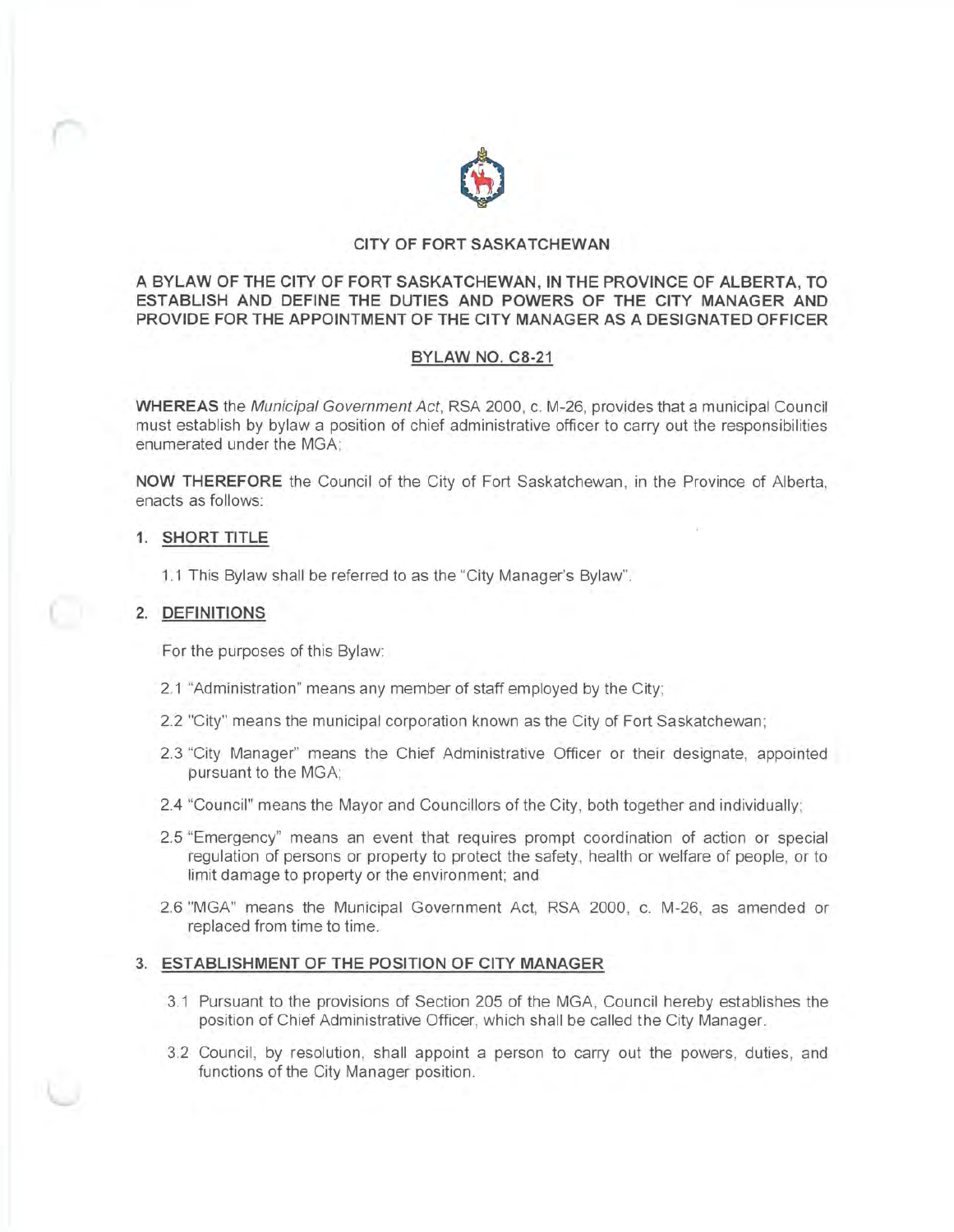Bylaw C8-21 Page 2

# **4. POWERS AND DUTIES**

- 4.1 The City Manager is the administrative head of the City and the Council, by way of policy direction, shall guide the affairs of the City through the City Manager.
- 4.2 The City Manager shall have all the powers, duties, responsibilities, and functions that are given to, imposed on, or described for the Chief Administrative Officer in the MGA.
- 4.3 Unless otherwise specified in a bylaw creating a position of designated officer, pursuant to the MGA, the City Manager shall be deemed to be appointed a designated officer under any statute or bylaw which permits or requires the City to appoint a designated officer.
- 4.4 Without limiting the administrative powers of the City Manager, the City Manager shall:
	- a. hire, appoint, suspend, demote, or remove any employee from any position in the City, subject to any applicable collective agreement, applicable legislation , and in accordance with established Council or administrative policy;
	- b. determine salaries, benefits, hours of work, and other working conditions of City Administration in accordance with established Council and administrative policy or applicable legislation;
	- c. direct, supervise, and review the performance and operation of both City departments and Administration;
	- d. develop and recommend, for Council's approval, policies dealing with nonadministrative or operational matters as directed by Council, as recommended by Administration:
	- e. develop, approve, and implement operational and administrative policies and programs of the City;
	- f. prepare and submit operational and capital budgets annually for Council approval, or as required by Council;
	- i. in the event that Council does not adopt an annual operating or capital budget prior to December 31<sup>st</sup> for the upcoming year, the City Manager is empowered to authorize operating and capital expenditures reasonably consistent with the previous year's budget, or for previously approved expenditures;
	- g. monitor and report on the operating and capital budgets approved by Council and transfer funds between departments or between budgeted programs (operating or capital) to maintain the operations and affairs of the City within approved budget limits;
	- h. advise and inform Council on the operation and affairs of the City that are substantive in nature that affect the ability to provide services or significant budgetary impacts;
	- i. prepare and submit such reports and recommendations as may be required for Council or Committee of the Whole meetings, and in alignment with Council 's Procedures Bylaw;
	- J. designate a liaison between the City and the Commanding Officer of the RCMP detachment;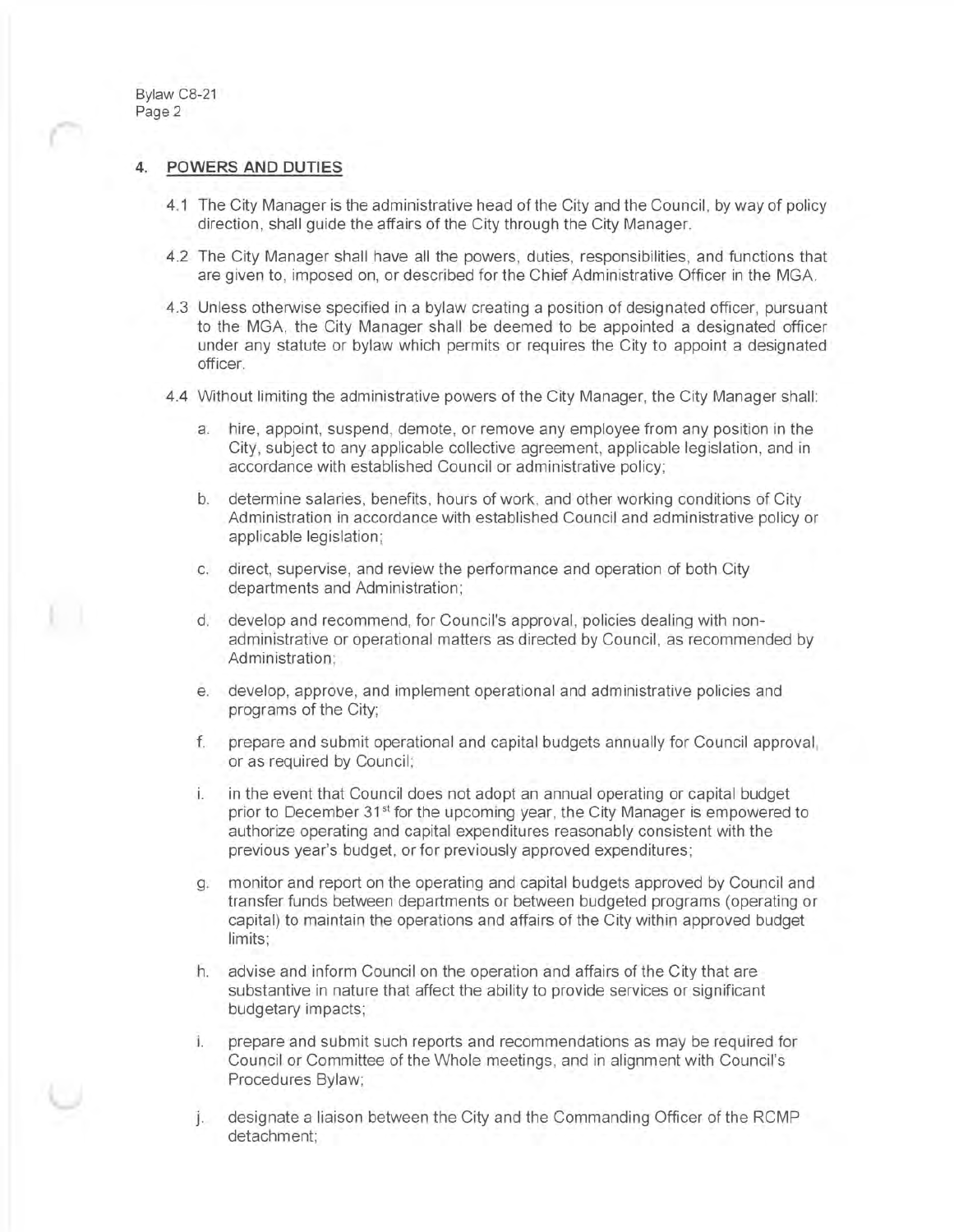Bylaw C8-21 Page 3

- k. subject to the policy direction of Council:
	- i. create or eliminate any City departments; and
	- ii. negotiate or designate a representative on all collective agreements;
- I. hire or retain legal counsel on behalf of the City;
- m. authorize commencement or settlement, whether by or against the City, of any legal proceedings where the amount of money claimed or paid pursuant to the settlement does not exceed \$100,000.00;
- n. authorize commencement or settlement of any claim , whether by or against the City, which does not involve legal proceedings, where the amount of money paid pursuant to the settlement does not exceed \$75,000.00;
- o. waive, at their discretion, on a one-time basis to a maximum amount of \$5,000 , fees, and charges for customer service-related matters, excluding property taxes or property tax penalties ; and
- p. be granted the authority to use and permit the use of electronic signatures and an electronic corporate seal for the purpose of executing City documents, as required.
- 4.5 The City Manager, or delegate, shall attend all Council and Council-related meetings, or other meetings which Council or the City Manager deem appropriate.
- 4.6 The City Manager or designate shall perform the duties and functions and exercise those powers necessary for the effective administration and operation of the City , including but not limited to entering into contracts and agreements, and for the completion of transactions, provided that no action requires an expenditure that has not been included in an operating , interim operating , or capital budget, unless authorized by Council.
- 4.7 The City Manager may delegate any of the powers, duties or functions given to the City Manager position by bylaw, the MGA, or any other enactment to a designated officer or to a member of Administration.
	- a. The City Manager is responsible to ensure that any re-delegation of power, duty, or function is properly exercised and carried out.
- 4.8 The City Manager may designate an Acting City Manager in the event of a scheduled absence. If the City Manager is unable to designate an Acting City Manager, Council shall by resolution appoint an Acting City Manager in the event of incapacity, long-term illness, or unscheduled absence.
- 4.9 Pursuant to the MGA, the City's Emergency Management Bylaw, and in consultation with the Director of Emergency Management, the City Manager may take whatever actions or measures necessary to assist in responding to an Emergency.

# **5. EVALUATION AND COMPENSATION**

- 5.1 Council shall determine the salary and benefits to be paid or provided to the City Manager.
- 5.2 Council shall review the performance, salary, and benefits of the City Manager not less than once in a 12 month period.